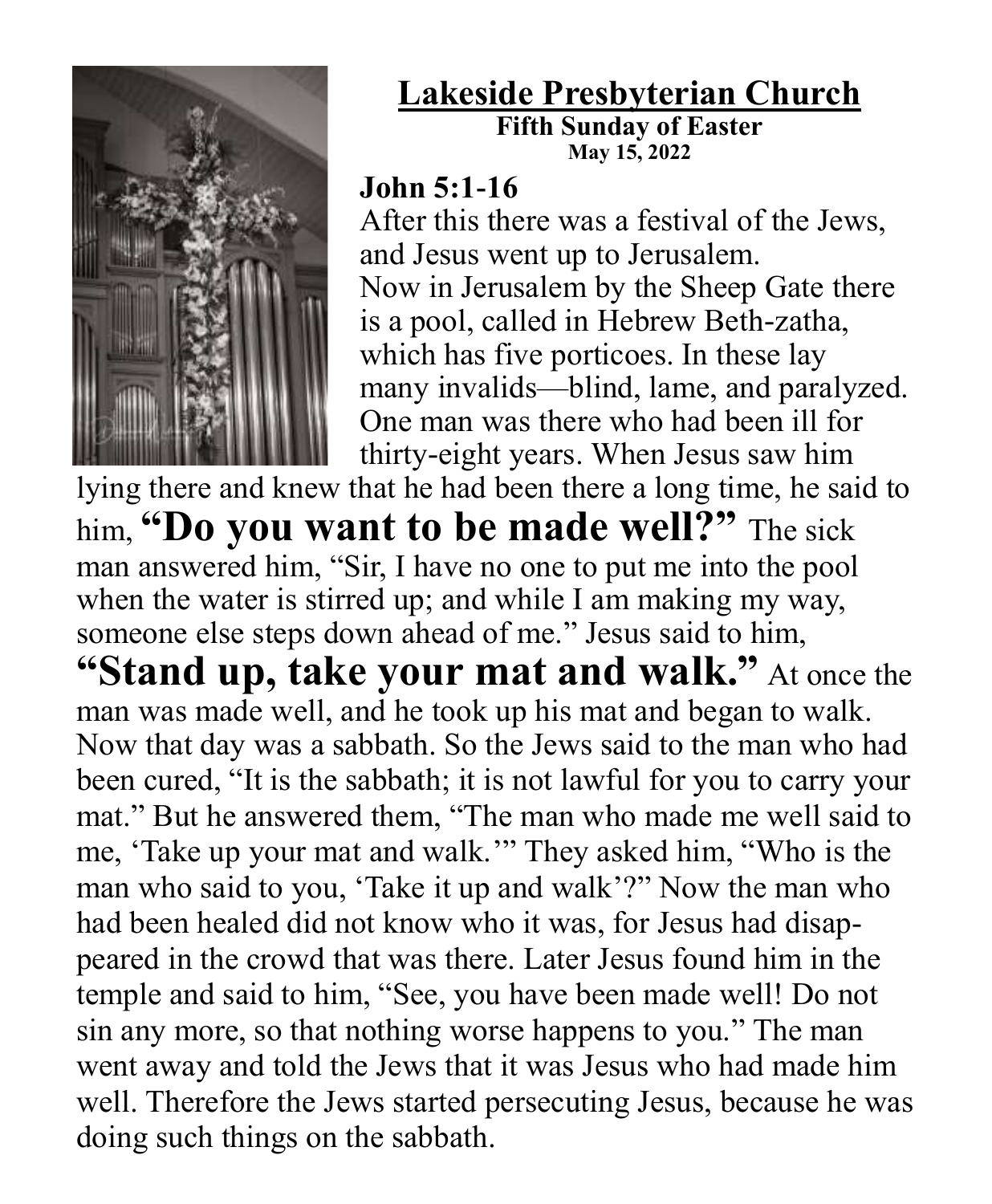## **Lakeside Presbyterian Church Fifth Sunday of Easter May 15, 2022**

**ORGAN VOLUNTARY** *Prelude in F Major (WTC II)* J. S. Bach

**WELCOME AND NEWS** The Rev. Nancy Ross-Zimmerman The Rev. Dr. Louisa W. Umphres

**INTROIT** *O Holy City, Seen of John* **MORNING SONG** 

*O holy city, seen of John, where Christ, the Lamb, does reign, within whose foursquare walls shall come no night, nor need, nor pain, and where the tears are wiped from eyes that shall not weep again!*

**\*CALL TO WORSHIP** *Written by Thom M. Shuman* Tom Clark, Liturgist

We gather, as God's people, **bringing our fears and pain, knowing that when our spirits have grown cold, God rekindles the gift of faith in us.** 

We gather, as God's people,

**hanging our broken hearts on the branches of the tree of life, knowing that while friends may turn against us, God transforms enemies into family.** 

We gather, as God's people,

**hungering for healing and hope, knowing that even when life is no picnic, God prepares a feast for us.** 

Let's worship God together!

**\*HYMN #620** *Praise, My Soul, the King of Heaven* LAUDA ANIMA

#### **\*PRAYER OF ADORATION**

#### **CALL TO CONFESSION**

#### **PRAYER OF CONFESSION**

**We confess that we do not follow Jesus in all that we do. We love with conditions. We judge and condemn. We cast the first stone, while keeping logs in our own eyes. We do not turn to You as the source of our healing. Forgive us, we pray, and empower us to be imitators of Christ in love and service. Amen.**

### **DECLARATION OF FORGIVENESS**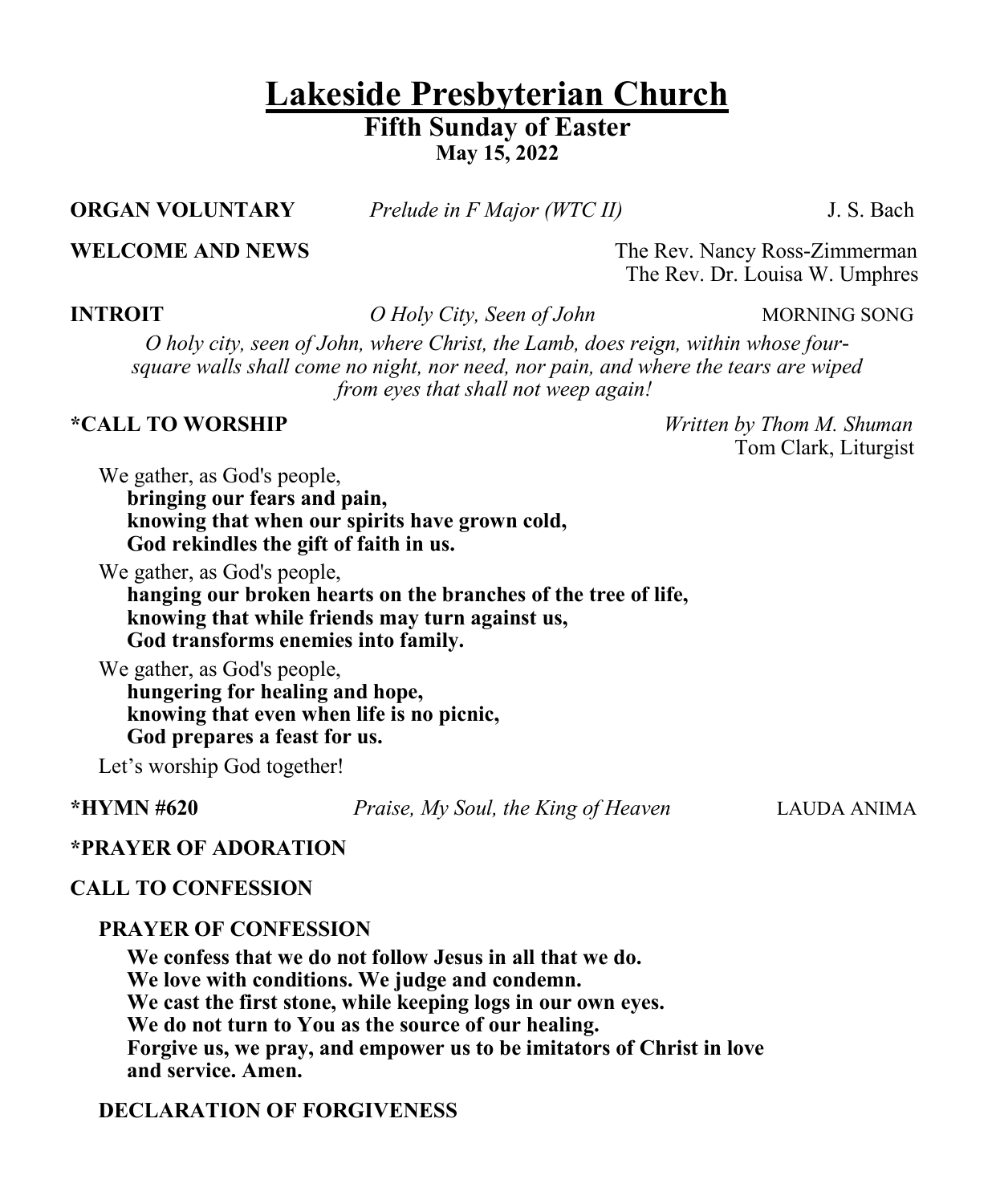### **\*PASSING THE PEACE**

The Peace of Christ be with you. **And also with you.**

#### **\*SUNG RESPONSE** Hymn #726

### **"Will you come and follow me if I but call your name? Will you go where you don't know and never be the same? Will you let my love be shown; will you let my name be known; will you let my life be grown in you and you in me?"**

#### **CHILDREN'S MOMENT** The Rev. Dr. Louisa W. Umphres

(Please note that children who come forward may be visible to our online audiences.)

#### **OFFERING INVITATION**

### **OFFERTORY** *Flute Piece* John Stanley

### **\*DOXOLOGY** Hymn #606

**Praise God, from whom all blessings flow; praise God, all creatures here below; praise God above, ye heavenly host; praise Father, Son, and Holy Ghost. Amen.**

### **\*PRAYER OF DEDICATION**

**ANTHEM** *And I saw a New Heaven* Edgar Bainton

*And I saw a new heaven and a new earth: for the first heaven and the first earth were passed away; and there was no more sea. And I John saw the holy city, new Jerusalem, coming down from God out of heaven, prepared as a bride adorned for her husband. And I heard a great voice out of heaven, saying, behold, the tabernacle of God is with men, and he will dwell with them and they shall be his people, and God himself shall be with them and be their God. And God shall wipe away all tears from their eyes; and there shall be no more death, neither sorrow nor crying, neither shall there be any more pain, for the former things are passed away.*

#### **PRAYER FOR ILLUMINATION**

| <b>PSALM READING</b>                                                                                                      | Psalm 148     | (O.T. p.582)                  |
|---------------------------------------------------------------------------------------------------------------------------|---------------|-------------------------------|
| For the Word of God in scripture,<br>For the Word of God among us,<br>For the Word of God within us.<br>Thanks be to God. |               |                               |
| <b>GOSPEL READING</b>                                                                                                     | John $5:1-16$ | (N.T. p.96)                   |
| <b>SERMON</b>                                                                                                             |               | The Rev. Nancy Ross-Zimmerman |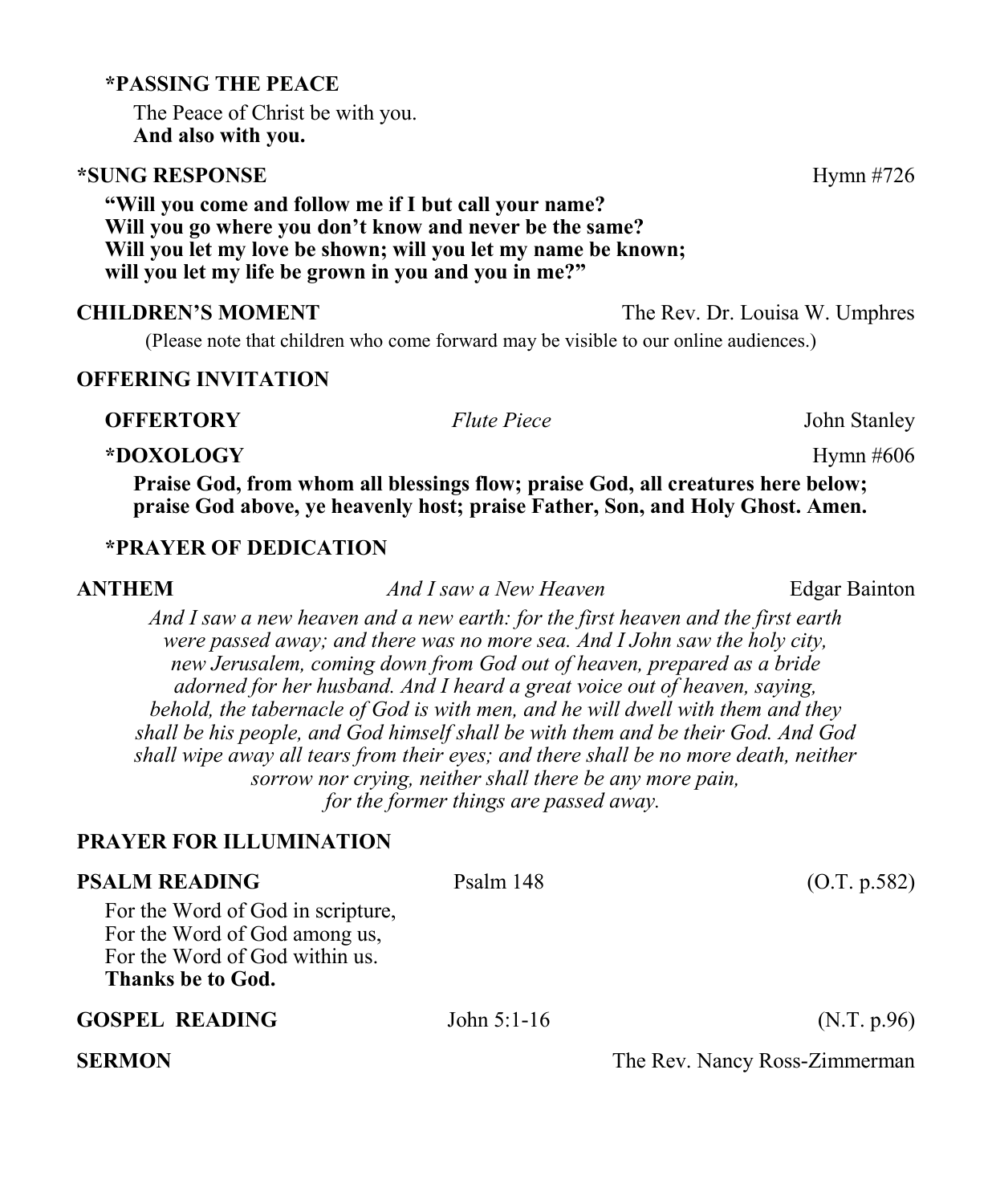### **SUNG RESPONSE** Hymn #698

**Take, O take me as I am; summon out what I shall be; set your seal upon my heart and live in me.**

### **PRAYERS OF THE PEOPLE**

The Lord be with you. **And also with you.** Lift up your hearts. **We lift them to the Lord.** Let us give thanks to the Lord our God. **It is right to give our thanks and praise.**

### **LORD'S PRAYER**

**Our Father, who art in heaven, hallowed be thy name. Thy kingdom come, thy will be done, on earth as it is in heaven. Give us this day our daily bread and forgive us our debts as we forgive our debtors, and lead us not into temptation, but deliver us from evil. For thine is the kingdom, the power, and the glory, forever. Amen.**

| *HYMN #684                  | Faith Begins by Letting Go                                                                                                                                                                                                                  | LUX PRIMA    |
|-----------------------------|---------------------------------------------------------------------------------------------------------------------------------------------------------------------------------------------------------------------------------------------|--------------|
| *CHARGE AND BENEDICTION     |                                                                                                                                                                                                                                             |              |
| *OUR BLESSING TO EACH OTHER |                                                                                                                                                                                                                                             | AR HYD Y NOS |
|                             | May the Lord, our gracious Father, bless you this day;<br>Give you peace and hope and courage, along your way.<br>May you stay within God's keeping, in your waking, in your sleeping.<br>In your joy and in your weeping: God be with you. |              |
| <b>POSTLUDE</b>             | Prelude and Fugue in A Minor                                                                                                                                                                                                                | J. S. Bach   |

*\*Those who are able, please stand*

Permission to podcast/stream the music in this service obtained from ONE LICENSE with license #A-715941. All rights reserved



Donate

|  | <b>LAKESIDE PRESBYTERIAN CHURCH, INC.</b> |
|--|-------------------------------------------|
|  |                                           |

**Worship · Learn · Serve** 2690 Dixie Highway, Lakeside Park, KY 41017 **Church telephone** 859-341-1963 **Church Office:** Monday through Thursday **10:00 a.m. to 2:00 p.m. www.lakesidechurch.org · lakeside@lakesidechurch.org**



News

**Co-Pastor** The Rev. Nancy Ross-Zimmerman — nancy@lakesidechurch.org **Co-Pastor** The Rev. Dr. Louisa W. Umphres — louisa@lakesidechurch.org

**AMEN** Hymn #599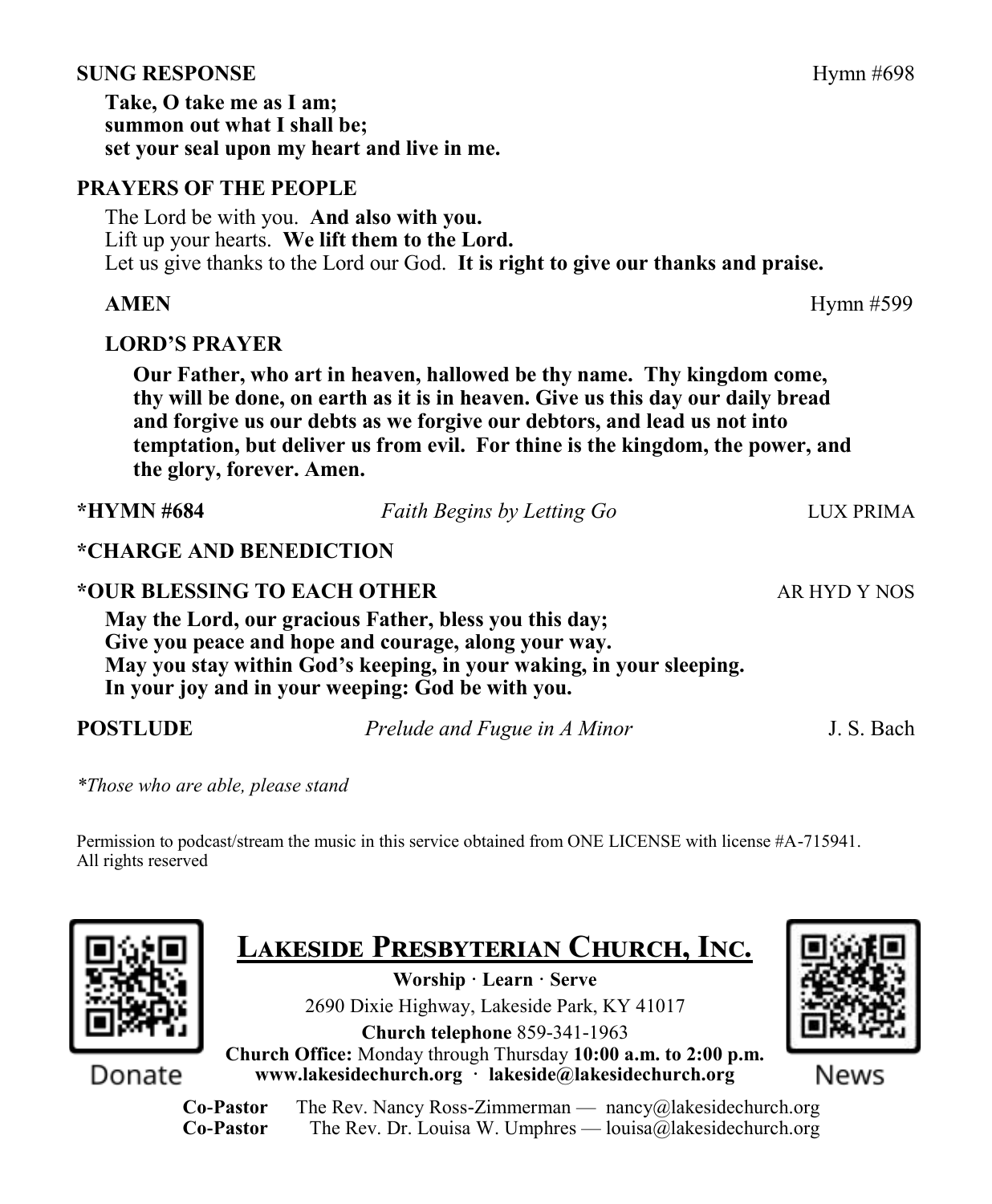

This free paraphrase of Psalm 103 gains much energy and conviction by including the double "Alleluia!" before the final line of text. That repeated four-note figure descending from the tune's highest note gives voice to the praise that the rest of the hymn evokes.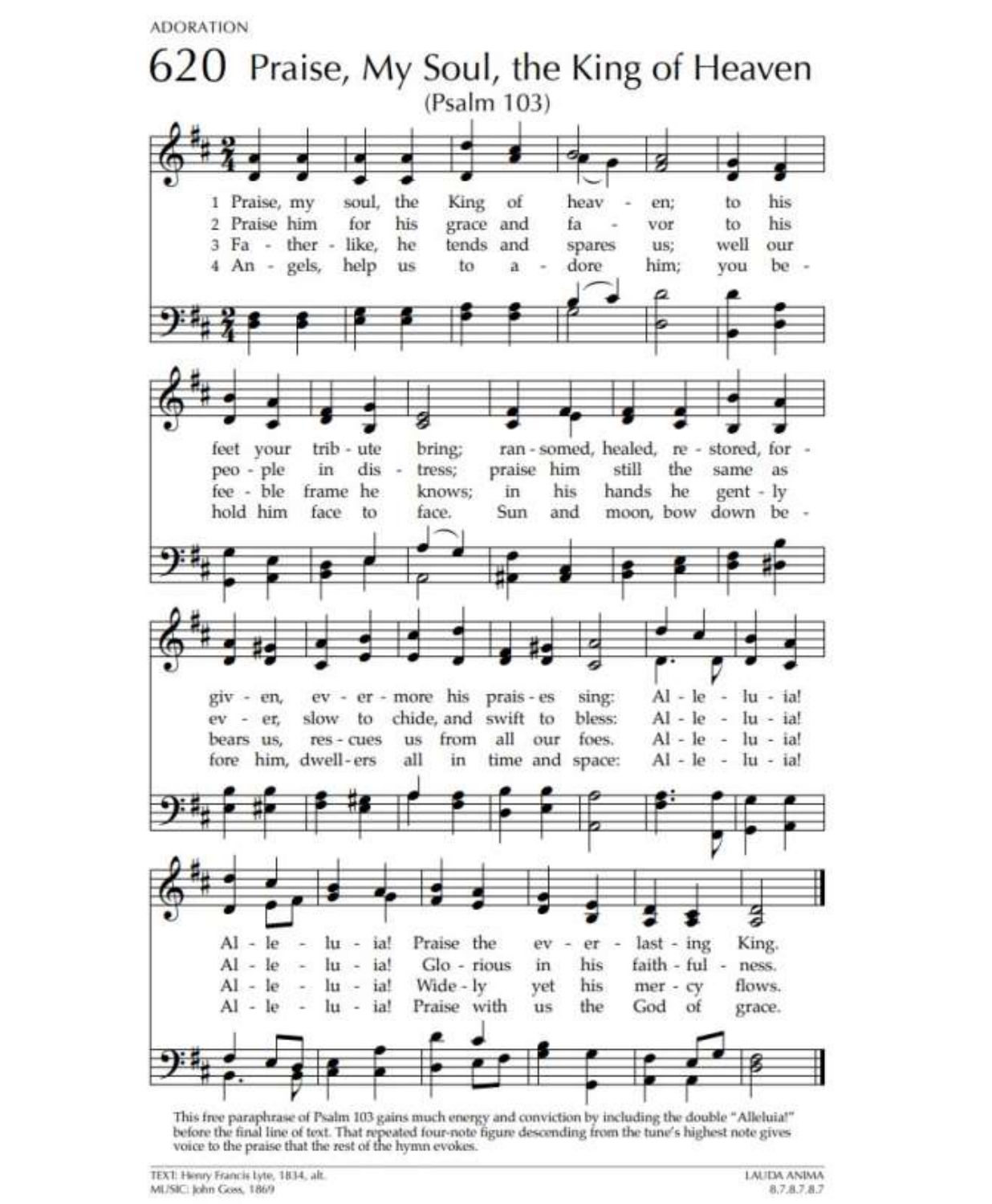

The brevity of this text and tune invite repeated singing, either as a sustained chain of sound or as a sung response in a series of prayers. It offers a more reflective approach to the same theme of self-dedication evident in older hymns such as "Just as I Am" (see no. 442).

TEXT and MUSIC: John L. Bell, 1995 Text and Music © 1995 WGRG, Iona Community (admin. GIA Publications, Inc.) TAKE ME AS I AM  $7.7.7.4$